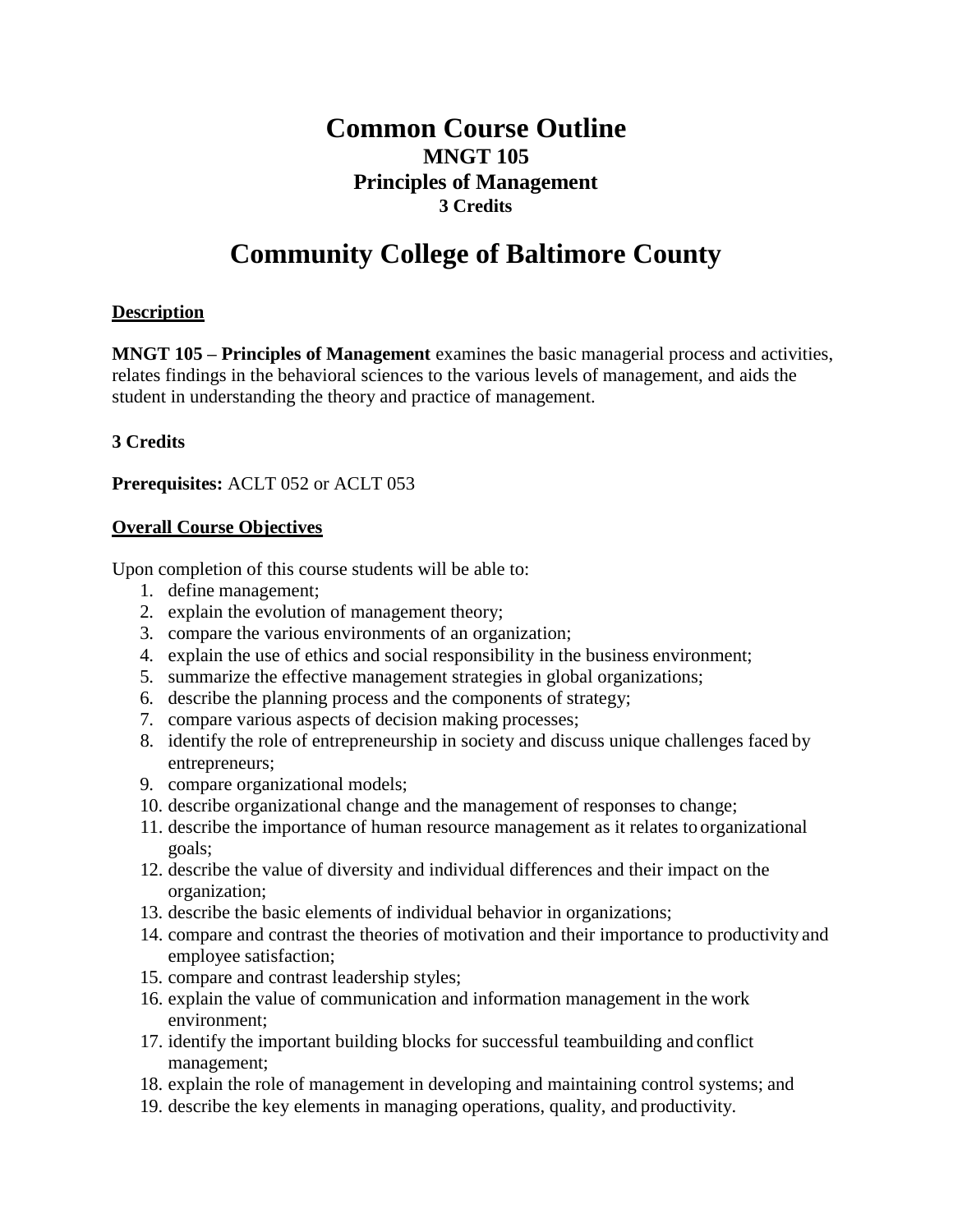## **Major Topics**

- I. Define Management
	- A. Four functions of management
	- B. Skills and competencies needed
	- C. Management roles
	- D. History of management theory
- II. Ethics and Social Responsibility
	- A. Business environment
		- B. Stakeholders
		- C. Organizational culture
		- D. Corporate social responsibility
- III. Planning Fundamentals
	- A. Organizational goals
	- B. Management decision-making strategies
	- C. Types of plans
	- D. Strengths, Weaknesses, Opportunities, and Threats (SWOT) analysis
- IV. Decision Making
	- A. Types of decisions
	- B. Decision-making conditions
	- C. Group and team decision making
- V. Entrepreneurship and Management
	- A. Unique characteristics of entrepreneurial firms
	- B. Challenges and opportunities in entrepreneurial management
- VI. Organizational Structure and Design
	- A. Centralization and decentralization
	- B. Basic types of organizational design
	- C. Effect of strategy and technology on structure and design
	- D. Change and impact on employees
- VII. Organization Change
	- A. Planned vs. reactive change
	- B. Nature of change
	- C. Forces for change
	- D. Innovation process
- VIII. Human Resource Management
	- A. Legal requirements of human resource management
	- B. Recruitment and selection
	- C. Training and development
	- D. Performance and appraisal systems
	- E. Labor management relations
- IX. Individual Behavior in Organizations
	- A. Personalities and attitudes
	- B. Influence on organizational effectiveness
- X. Motivation
	- A. Importance of motivation
	- B. Evolution of motivational theory
	- C. Current motivation issues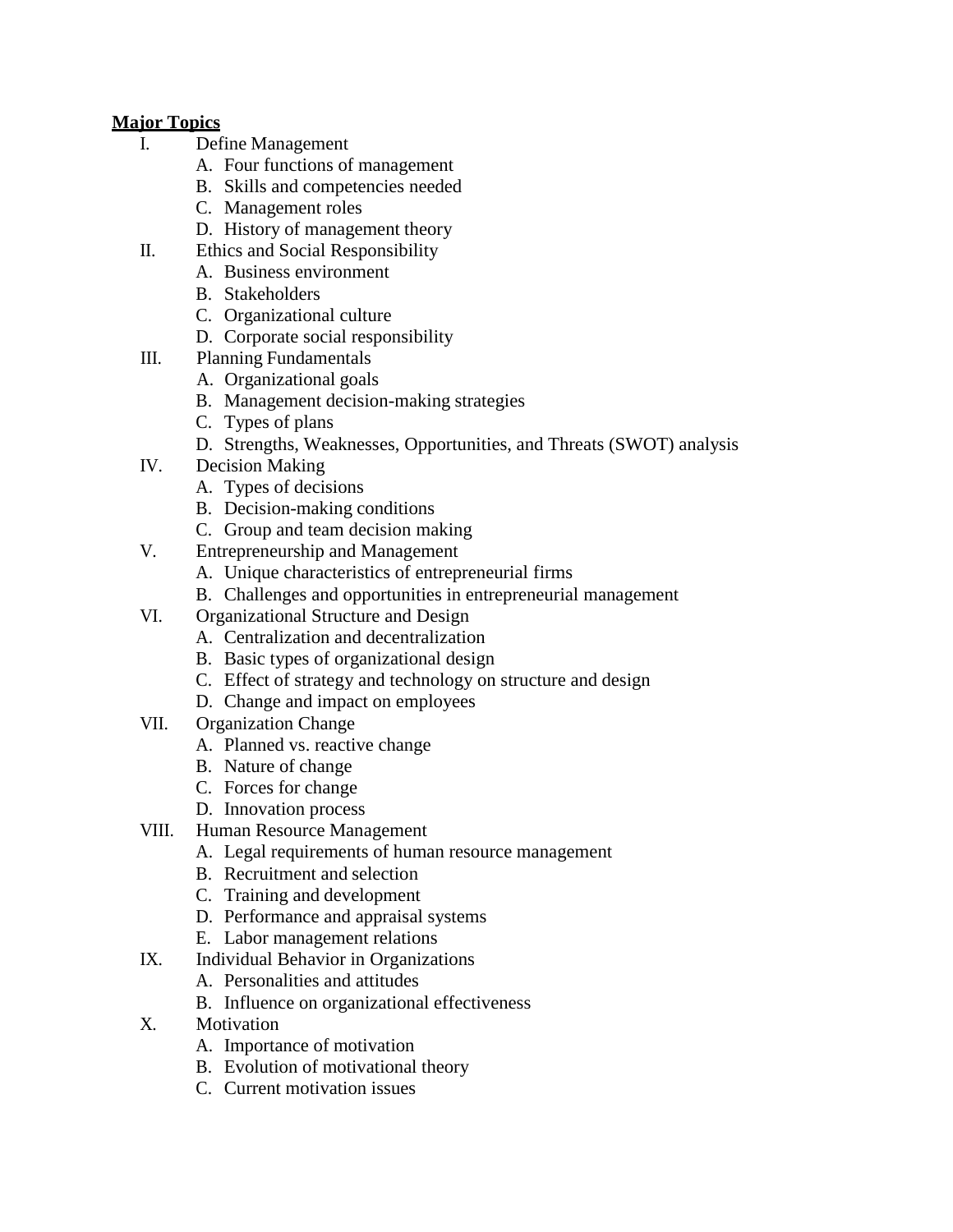- D. Use of compensation and other rewards to motivate
- XI. Leadership
	- A. Foundations for effective leadership
	- B. Leadership theories
	- C. Approaches to leadership
	- D. Personality, values, and behavior
	- E. Trends in workforce diversity
- XII. Communication and Information
	- A. Communication process
	- B. Barriers to communication
	- C. Communication in the information age
	- D. Improving communication effectiveness
- XIII. Teambuilding and Group Decision Making
	- A. Importance of teams
	- B. Building blocks for successful teamwork
	- C. Stages of development
	- D. Decision making methods
- XIV. Foundations of Control
	- A. Managing for productivity
	- B. Steps in the control process
	- C. Control tools and techniques
- XV. Managing Operations, Quality, and Productivity
	- A. Total Quality Management (TQM)
	- B. Effective operations systems
	- C. Ways to improve productivity
- XVI. Diversity and Cultural Differences
	- A. Inclusive organizational cultures
	- B. Challenges in managing diversity in the workplace
	- C. Valuing and supporting diversity
- XVII. Global and International Business
	- A. Levels of international business activity
	- B. Managing in a global organization
	- C. Types of global organizations
	- D. Barriers to trade

#### **Course Requirements**

Grading procedures will be determined by the individual faculty member but will include the following:

#### **Grading/exams**

• A minimum of three exams